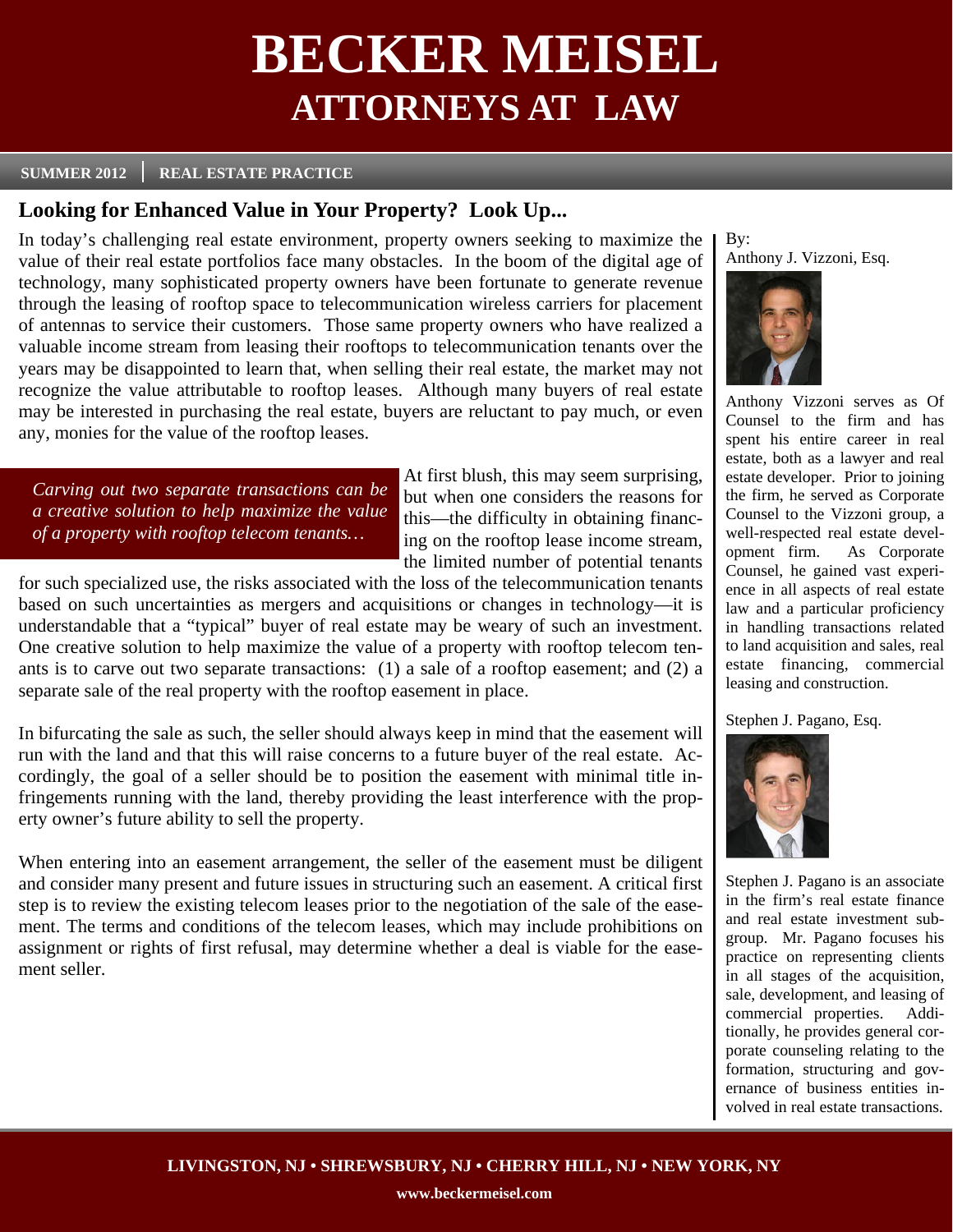# **BECKER MEISEL ATTORNEYS AT LAW**

#### **SUMMER 2012 REAL ESTATE PRACTICE**

### **Look Up… continued**

The seller of the easement, or the grantor, must clearly understand the obligations that the grantor (and future buyer of the property), will remain liable for pursuant to the existing telecom leases. Whether the grantor will remain the owner of the real estate or will sell the real estate to a third party buyer, the grantor should carefully consider all the provisions of the easement and ancillary documents that grant the rooftop easement to the easement buyer, or the grantee, including the following:

- $\Rightarrow$  The grantor should limit its representations to the grantee. It is likely that the telecom tenants obtained their own zoning and other governmental approvals, and, thus, no representations should be made regarding prior governmental approvals for operation of the telecom facilities. Representations as to regulatory matters concerning the use of the telecommunication facilities such as FCC or FAA compliance should also be avoided.
- $\Rightarrow$  The grantor must be diligent to assure that the easement area only encompasses the area currently under lease by the telecommunication tenants and nothing greater.
- $\Rightarrow$  The grantor should be able to fully use other areas of its property to add future telecom users on unrestricted portions of the roof if space so permits with no revenue sharing requirement. The grantor should not be bound by restrictions or limitations with respect to non-compete clauses.
- $\Rightarrow$  Although the grantor will no longer receive regular base rent from the telecom tenants, as the grantor will receive a lump sum from the sale of the easement, the grantor may still incur costs as a property owner by continued operation of the telecommunication facilities at the property. The grantor should retain the right to charge the telecom tenants directly for non-base rent items as such items will be a continuing expense.
- $\Rightarrow$  The easement should expire if it's abandoned for a number of consecutive years or upon termination of the underlying telecom leases.
- $\Rightarrow$  The grantee should be required to maintain adequate insurance over the easement area at all times protecting the grantor's real property from loss or destruction as a result of the grantee's use.
- $\Rightarrow$  The grantor should be free to negotiate any settlement or compromise of a condemnation award for the real property without need to involve the participation of the easement grantee.

### *Release of Easement Area from Encumbrances*

As a real property owner with rooftop telecommunication tenants in place, it is important to address a potential sale of a rooftop easement with the property owner's lender well before an easement sale is structured, if possible. The buyer of a rooftop easement will require a non-disturbance agreement from any lender with a mortgage on the property in favor of the buyer and a release of any security interest in the easement area, as well as a release of any prior telecom lease assignments.